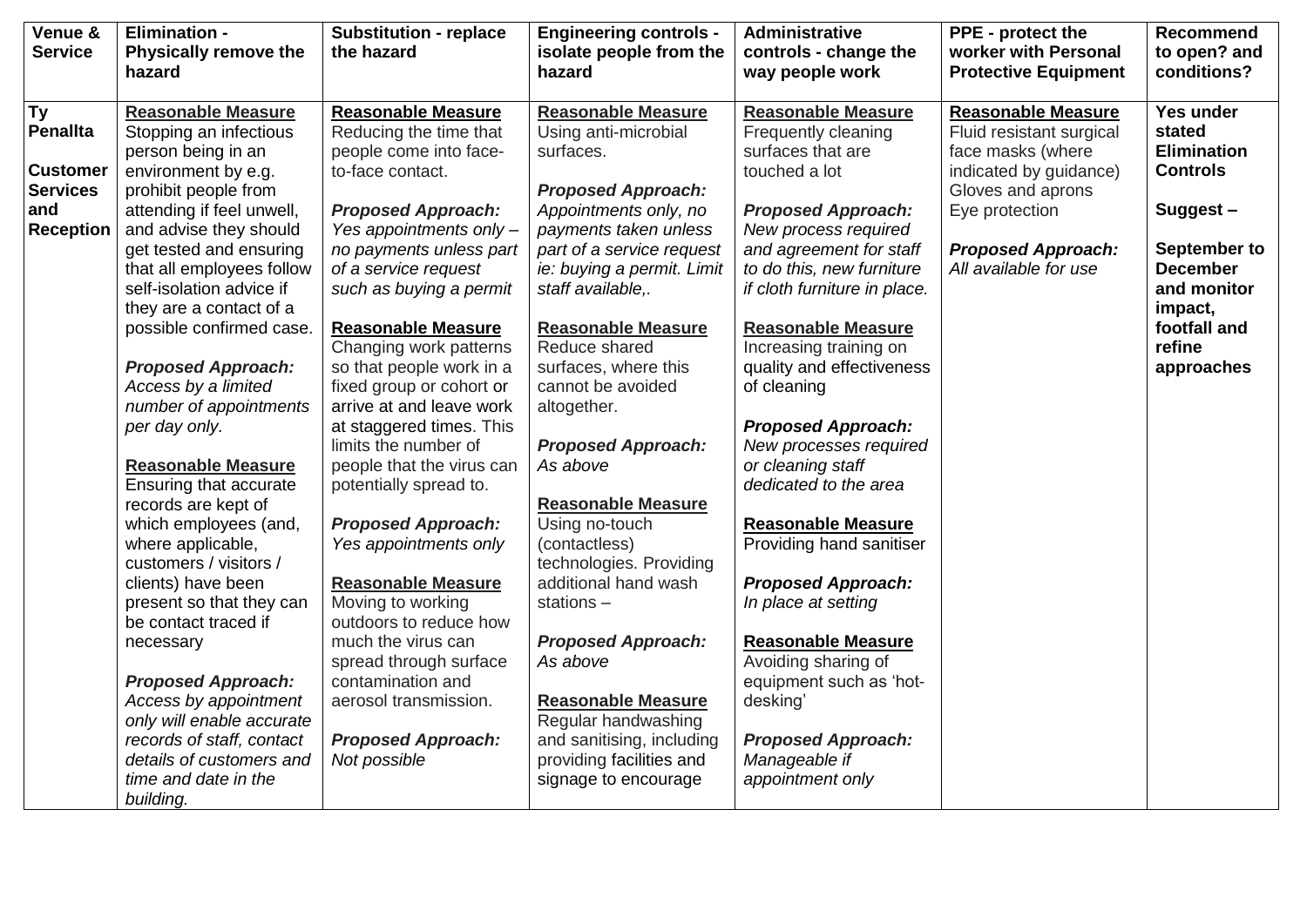| Venue &        | <b>Elimination -</b>         | <b>Substitution - replace</b>          | <b>Engineering controls -</b> | Administrative                | PPE - protect the           | Recommend    |
|----------------|------------------------------|----------------------------------------|-------------------------------|-------------------------------|-----------------------------|--------------|
| <b>Service</b> | <b>Physically remove the</b> | the hazard                             | isolate people from the       | controls - change the         | worker with Personal        | to open? and |
|                | hazard                       |                                        | hazard                        | way people work               | <b>Protective Equipment</b> | conditions?  |
|                |                              | <b>Reasonable Measure</b>              |                               | <b>Reasonable Measure</b>     |                             |              |
|                | <b>Reasonable Measure</b>    |                                        | regular handwashing           |                               |                             |              |
|                | Close high risk              | Using other technologies               | and sanitising                | Reducing how many             |                             |              |
|                | environments in your         | to replace face-to-face                |                               | people are working in a       |                             |              |
|                | work setting as much as      | interactions, for example              | <b>Proposed Approach:</b>     | particular location by, for   |                             |              |
|                | possible, such as areas      | using 'click and collect'              | In place                      | example, encouraging          |                             |              |
|                | where social distancing      | technologies, remote                   |                               | home working where            |                             |              |
|                | cannot be maintained.        | working, phone/video<br>consultations. | <b>Reasonable Measure</b>     | possible                      |                             |              |
|                |                              |                                        | Increasing fresh-air          |                               |                             |              |
|                | <b>Proposed Approach:</b>    |                                        | ventilation in poorly         | <b>Proposed Approach:</b>     |                             |              |
|                | Ty Penallta provides         | <b>Proposed Approach:</b>              | ventilated spaces -           | Staff numbers can be          |                             |              |
|                | sufficient space for         | Yes move all services on               |                               | reduced through               |                             |              |
|                | social distancing and        | line and stop                          | <b>Proposed Approach:</b>     | introduction of               |                             |              |
|                | access and movement          | payment collections                    | Limited opportunities -       | appointments only.            |                             |              |
|                | controls to be in place.     | unless its part of a                   | keep door open                |                               |                             |              |
|                |                              | service request ie:                    |                               | <b>Reasonable Measure</b>     |                             |              |
|                | <b>Reasonable Measure</b>    | buying a permit                        | <b>Reasonable Measure</b>     | <b>Staggering shifts</b>      |                             |              |
|                | Staff takes both vaccine     |                                        | Limiting or controlling       |                               |                             |              |
|                | doses as soon as             | <b>Reasonable Measure</b>              | movement of people, for       | <b>Proposed Approach:</b>     |                             |              |
|                | recommended.                 | Installation of partitions             | example one way               | <b>Officer Hours only but</b> |                             |              |
|                |                              | at appropriate places                  | systems, or limiting          | staff numbers can be          |                             |              |
|                | <b>Proposed Approach:</b>    | (e.g. reception desks or               | number of people              | reduced through               |                             |              |
|                | Only use staff in setting    | between work stations)                 | accessing confined            | introduction of               |                             |              |
|                | with two vaccines in         | to separate staff etc. If              | areas such as lifts, toilet   | appointments only.            |                             |              |
|                | place                        | used ensure they are                   | facilities, kitchens or       |                               |                             |              |
|                |                              | cleaned and disinfected                | meeting rooms at the          | <b>Reasonable Measure</b>     |                             |              |
|                |                              | in line with cleaning                  | same time.                    | Ensuring people are           |                             |              |
|                |                              | procedures. Cleaning,                  |                               | maintaining physical          |                             |              |
|                |                              | hygiene and                            | <b>Proposed Approach:</b>     | distance between them,        |                             |              |
|                |                              | handwashing to make                    | Setting allows for this.      |                               |                             |              |
|                |                              | your workplace COVID-                  | One way system can be         | <b>Proposed Approach:</b>     |                             |              |
|                |                              | secure (hse.gov.uk)                    | established,                  | Partitions in place.          |                             |              |
|                |                              |                                        | appointments would            | Queuing and one way           |                             |              |
|                |                              | <b>Proposed Approach:</b>              | control numbers               | systems can be                |                             |              |
|                |                              | Partitions in place at Ty              |                               | introduced.                   |                             |              |
|                |                              | Penallta. Cleaning and                 |                               |                               |                             |              |
|                |                              |                                        |                               |                               |                             |              |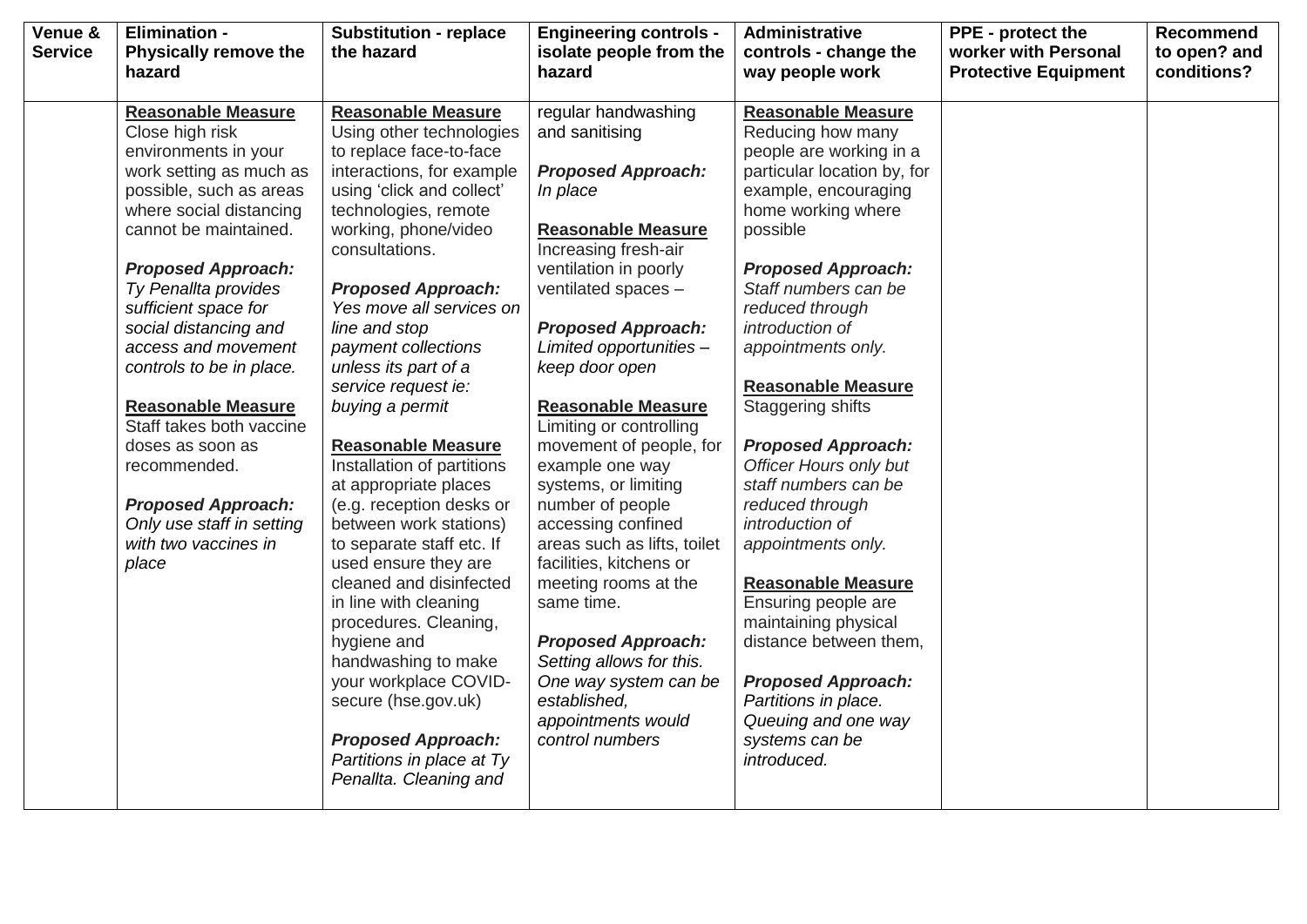| Venue &<br><b>Service</b> | <b>Elimination -</b><br><b>Physically remove the</b><br>hazard | <b>Substitution - replace</b><br>the hazard        | <b>Engineering controls -</b><br>isolate people from the<br>hazard                                                                                                                                                                                                                                                                                                                                                                                                                                                                            | Administrative<br>controls - change the<br>way people work                                                                                                                                                                                                                                                                                                                                                                                                                                           | PPE - protect the<br>worker with Personal<br><b>Protective Equipment</b> | <b>Recommend</b><br>to open? and<br>conditions? |
|---------------------------|----------------------------------------------------------------|----------------------------------------------------|-----------------------------------------------------------------------------------------------------------------------------------------------------------------------------------------------------------------------------------------------------------------------------------------------------------------------------------------------------------------------------------------------------------------------------------------------------------------------------------------------------------------------------------------------|------------------------------------------------------------------------------------------------------------------------------------------------------------------------------------------------------------------------------------------------------------------------------------------------------------------------------------------------------------------------------------------------------------------------------------------------------------------------------------------------------|--------------------------------------------------------------------------|-------------------------------------------------|
|                           |                                                                | disinfecting to be carried<br>between appointments | <b>Reasonable Measure</b><br>Provide clear signage<br>(eg signs, floor tape or<br>paint) for physical<br>distancing, queuing<br>systems, one way<br>systems etc.<br><b>Proposed Approach:</b><br>In place at Setting<br><b>Reasonable Measure</b><br>Encourage vaccination<br>take up of your<br>workforce<br><b>Proposed Approach:</b><br>Underway<br><b>Reasonable Measure</b><br>Physical distancing of<br>staff and customers /<br>children<br><b>Proposed Approach:</b><br>Partitions in place.<br>Queuing systems can be<br>introduced. | <b>Reasonable Measure</b><br>The use of face-<br>coverings and or face-<br>shields in indoors areas<br>for workers and<br>members of the public -<br>all above<br><b>Proposed Approach:</b><br>Use of face coverings in<br>indoor spaces to be<br>requested<br><b>Reasonable Measure</b><br>Covid-passport/Covid-<br>certificate or PCR<br>testing, encourage LFD<br>at home<br><b>Proposed Approach:</b><br>This would require a<br>new process and an<br>associated HR policy<br>would be required |                                                                          |                                                 |
|                           |                                                                |                                                    | <b>Reasonable Measure</b><br>Limit time spent and/or<br>numbers in rooms<br>before ventilation                                                                                                                                                                                                                                                                                                                                                                                                                                                |                                                                                                                                                                                                                                                                                                                                                                                                                                                                                                      |                                                                          |                                                 |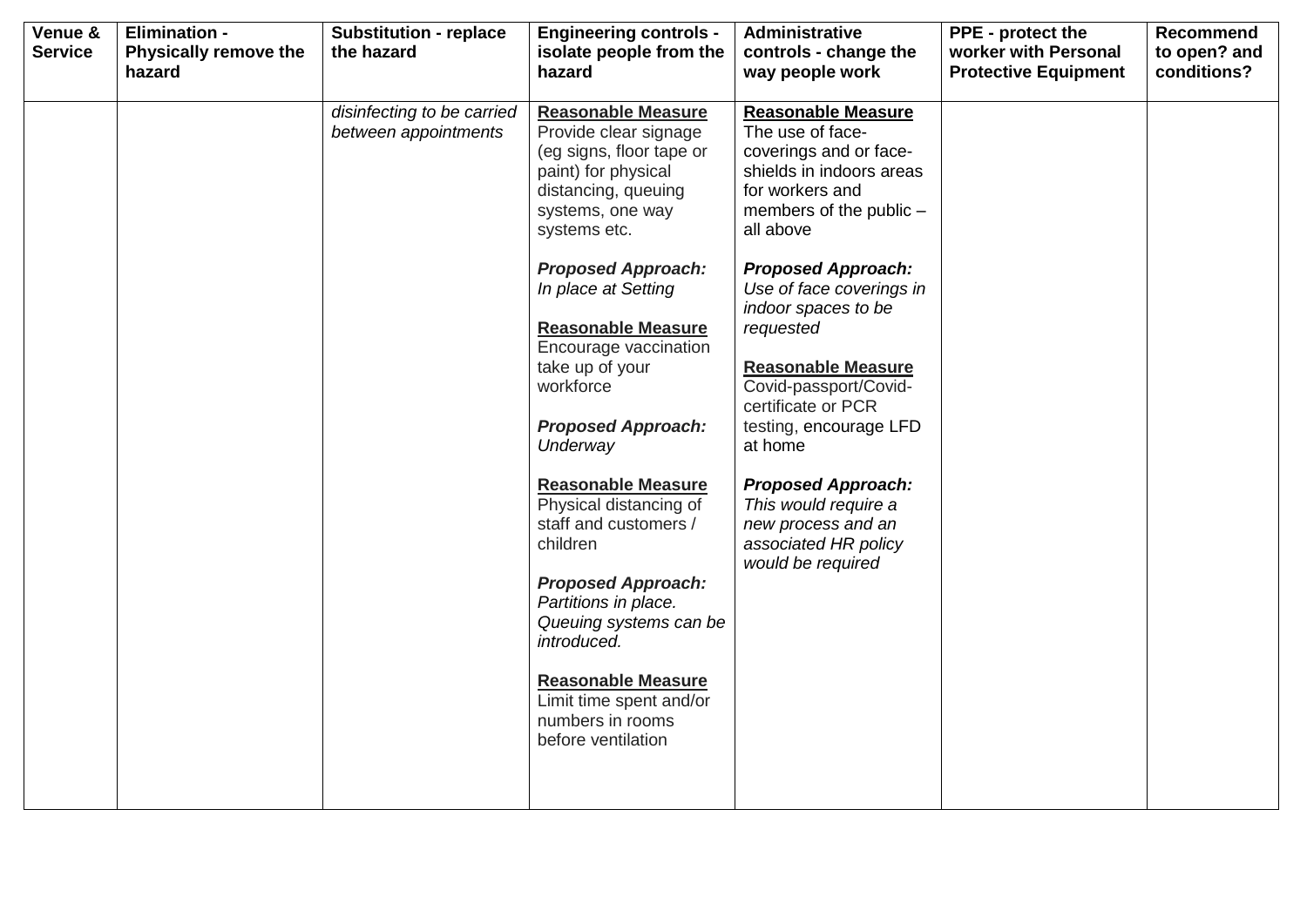| Venue &<br><b>Service</b> | <b>Elimination -</b><br><b>Physically remove the</b> | <b>Substitution - replace</b><br>the hazard | <b>Engineering controls -</b><br>isolate people from the                                                                                                     | Administrative<br>controls - change the | PPE - protect the<br>worker with Personal | Recommend<br>to open? and |
|---------------------------|------------------------------------------------------|---------------------------------------------|--------------------------------------------------------------------------------------------------------------------------------------------------------------|-----------------------------------------|-------------------------------------------|---------------------------|
|                           | hazard                                               |                                             | hazard                                                                                                                                                       | way people work                         | <b>Protective Equipment</b>               | conditions?               |
|                           |                                                      |                                             | <b>Proposed Approach:</b><br>Appointments only<br>combined with queuing<br>system                                                                            |                                         |                                           |                           |
|                           |                                                      |                                             | <b>Reasonable Measure:</b><br>Effective comms and<br>feedback on safety<br>improvements                                                                      |                                         |                                           |                           |
|                           |                                                      |                                             | <b>Proposed Approach:</b><br>Strong, consistent<br>signage together with<br>offering Customers<br>opportunity to provide<br>verbal feedback on<br>experience |                                         |                                           |                           |
|                           |                                                      |                                             | <b>Reasonable Measure:</b><br>Remove unnecessary<br>restrictions when it is<br>safe, in order to promote<br>adherence to necessary<br>ones                   |                                         |                                           |                           |
|                           |                                                      |                                             | <b>Proposed Approach:</b><br>Will remain under review                                                                                                        |                                         |                                           |                           |
|                           |                                                      |                                             | <b>Reasonable Measure:</b><br>Workforce planning and<br>teams to maintain<br>operational capacity                                                            |                                         |                                           |                           |
|                           |                                                      |                                             | <b>Proposed Approach:</b><br>Appointments only will<br>assist                                                                                                |                                         |                                           |                           |